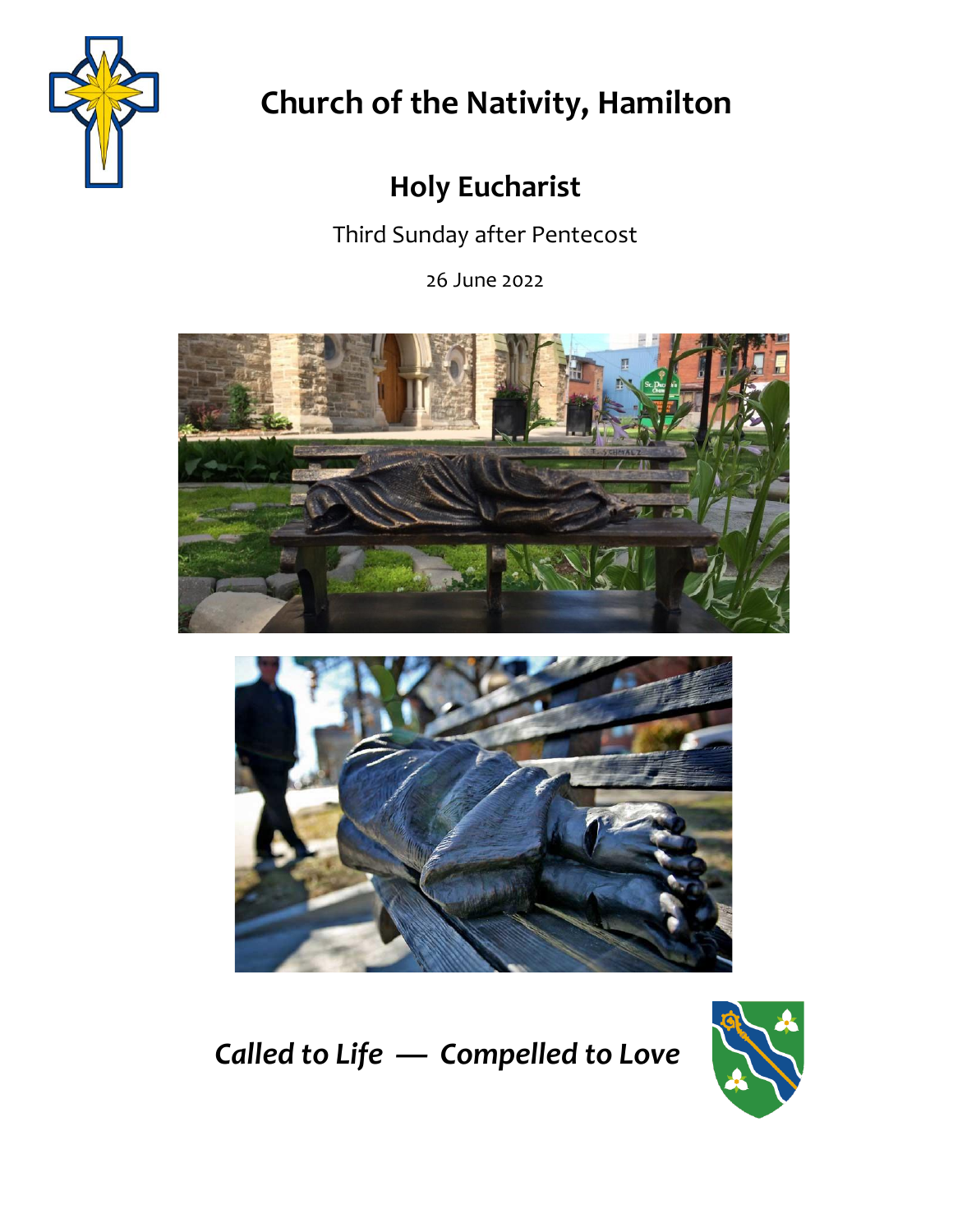The parish of the Church of the Nativity is located on territory that has been stewarded and cared for by several Indigenous peoples including the Neutrals, the Mississauga, the Anishnaabe, and the Haudenosaunee. With them, we are members of the Dish with One Spoon wampum, and we will strive to live up to our responsibility as treaty members. As we respect the history, spirituality, and culture of the nations of this place, we also honour the heritage and gifts of Métis people.

#### **May our actions be guided by our commitment to reconciliation.**

All are welcome in the worship and fellowship of the Church of the Nativity. May you find grace and hope in this service.

*COVID-19 Precautions:* Our in-person services continue to be offered under the guidelines and directions from the Diocese of Niagara and Public Health as we strive to worship and protect the health of all who attend. We ask that those attending in-person keep their masks covering their mouth, nose, and chin throughout their time in the building; that they limit what surfaces they touch; and that they not leave their seats except as directed, maintaining two metres of physical distance between themselves and others when they do move.

*Streaming:* Our principal services are streamed to YouTube. We try to minimize individuals' appearances on camera. The beginning of the streaming is marked with an announcement, and then the service will continue as follows.

1

Prelude

*Music is offered to provide a time for quiet prayer and preparation*.

*A bell is rung, and the service begins.*

Processional Hymn **#432** 

**Jesus Calls Us! O'er the Tumult<sup>1</sup>**

**Verses 1, 3, 4, & 5**

**Jesus calls us! O'er the tumult of our life's wild, restless sea, day by day his clear voice soundeth, saying, "Christian, follow me!"**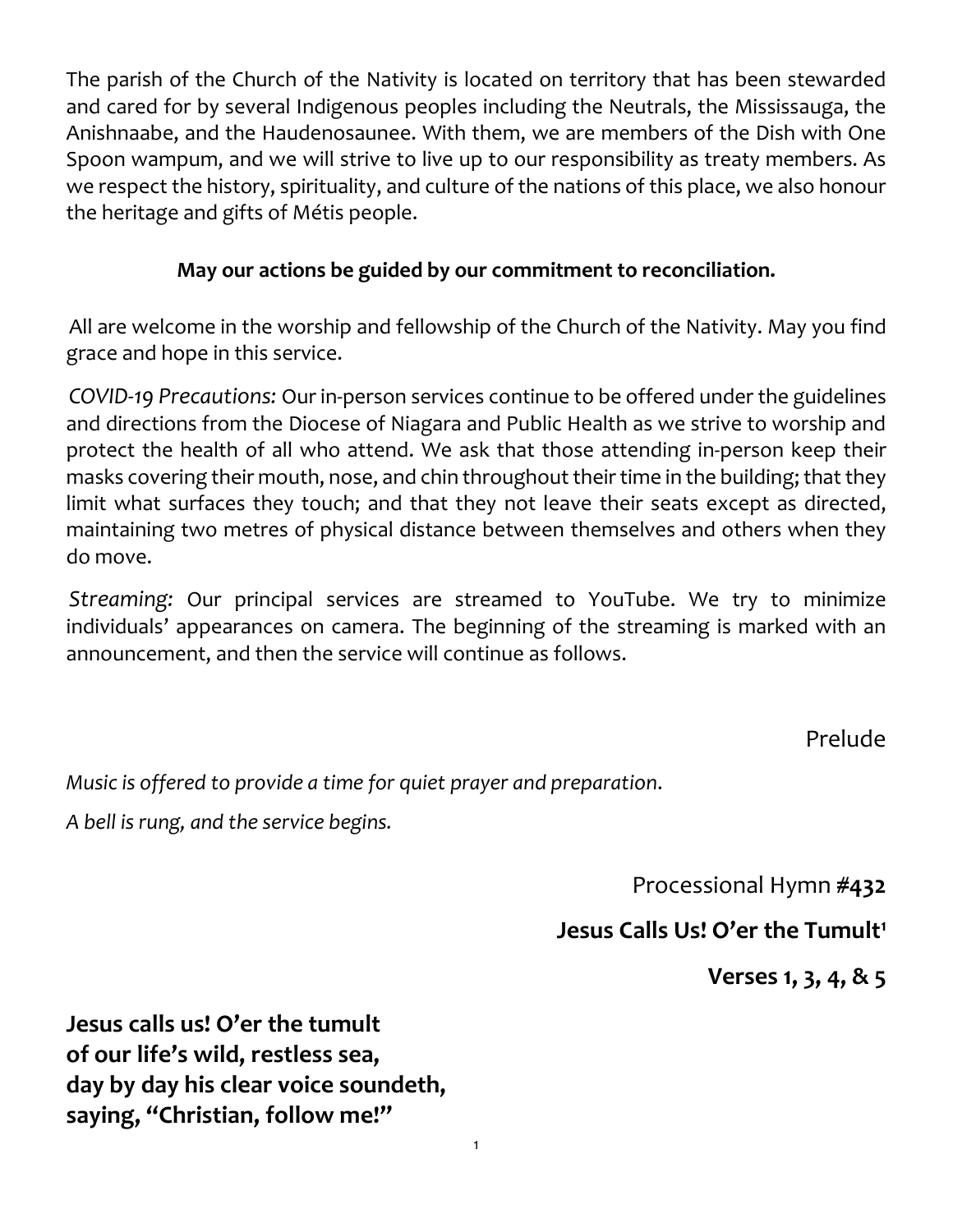**Jesus calls us from the worship of the vain world's golden store; from each idol that would keep us, saying, "Christian, love me more."**

**In our joys and in our sorrows, days of toil and hours of ease, still he calls, in cares and pleasures, "Christian, love me more than these."**

**Jesus calls us! By thy mercies, Saviour, may we hear thy call, give our hearts to thine obedience, serve and love thee best of all.**

Welcome & Collect

The grace of our Lord Jesus Christ, and the love of God, and the communion of the Holy Spirit, be with you all. **And also with you.**

Let us pray.<sup>2</sup>

God, you set us free in Jesus Christ with a power greater than all that would keep us captive. Grant that we might live gracefully in our freedom without selfishness or arrogance, and through love become slaves to the freedom of the gospel for the sake of your reign; through the same Christ Jesus who lives and reigns with you and the Holy Spirit, God for ever and ever. **Amen.**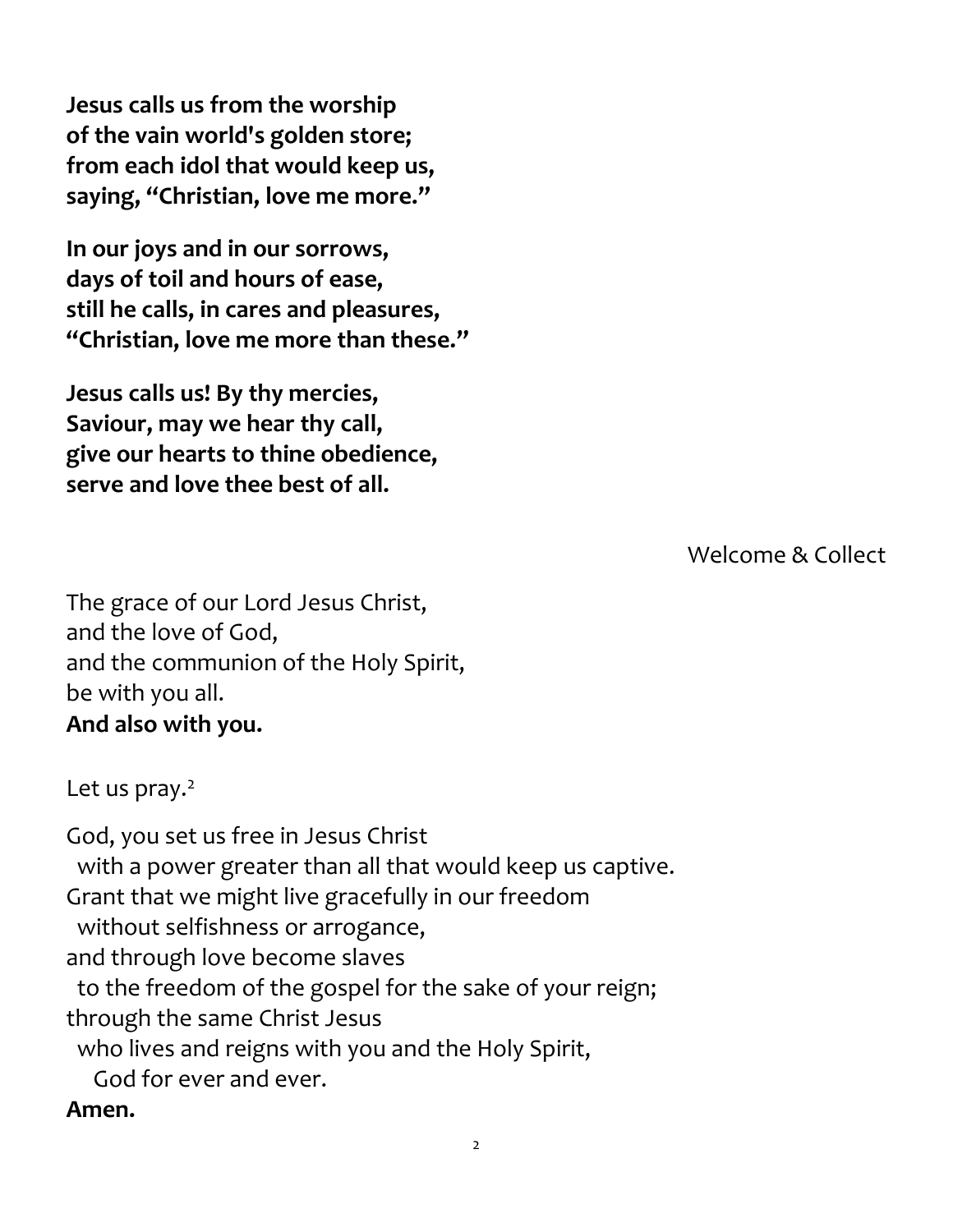## **Holy Scripture**

1<sup>st</sup> Reading

A reading from the second book of Kings.

Now when the LORD was about to take Elijah up to heaven by a whirlwind, Elijah and Elisha were on their way from Gilgal. Elijah said to Elisha, 'Stay here; for the LORD has sent me as far as Bethel.' But Elisha said, 'As the LORD lives, and as you yourself live, I will not leave you.' So they went down to Bethel. Then Elijah said to him, 'Stay here; for the LORD has sent me to the Jordan.' But he said, 'As the LORD lives, and as you yourself live, I will not leave you.' So the two of them went on. Fifty men of the company of prophets also went, and stood at some distance from them, as they both were standing by the Jordan. Then Elijah took his mantle and rolled it up, and struck the water; the water was parted to the one side and to the other, until the two of them crossed on dry ground.

When they had crossed, Elijah said to Elisha, 'Tell me what I may do for you, before I am taken from you.' Elisha said, 'Please let me inherit a double share of your spirit.' He responded, 'You have asked a hard thing; yet, if you see me as I am being taken from you, it will be granted you; if not, it will not.' As they continued walking and talking, a chariot of fire and horses of fire separated the two of them, and Elijah ascended in a whirlwind into heaven. Elisha kept watching and crying out, 'Father, father! The chariots of Israel and its horsemen!' But when he could no longer see him, he grasped his own clothes and tore them in two pieces.

He picked up the mantle of Elijah that had fallen from him, and went back and stood on the bank of the Jordan. He took the mantle of Elijah that had fallen from him, and struck the water, saying, 'Where is the LORD, the God of Elijah?' When he had struck the water, the water was parted to the one side and to the other, and Elisha went over.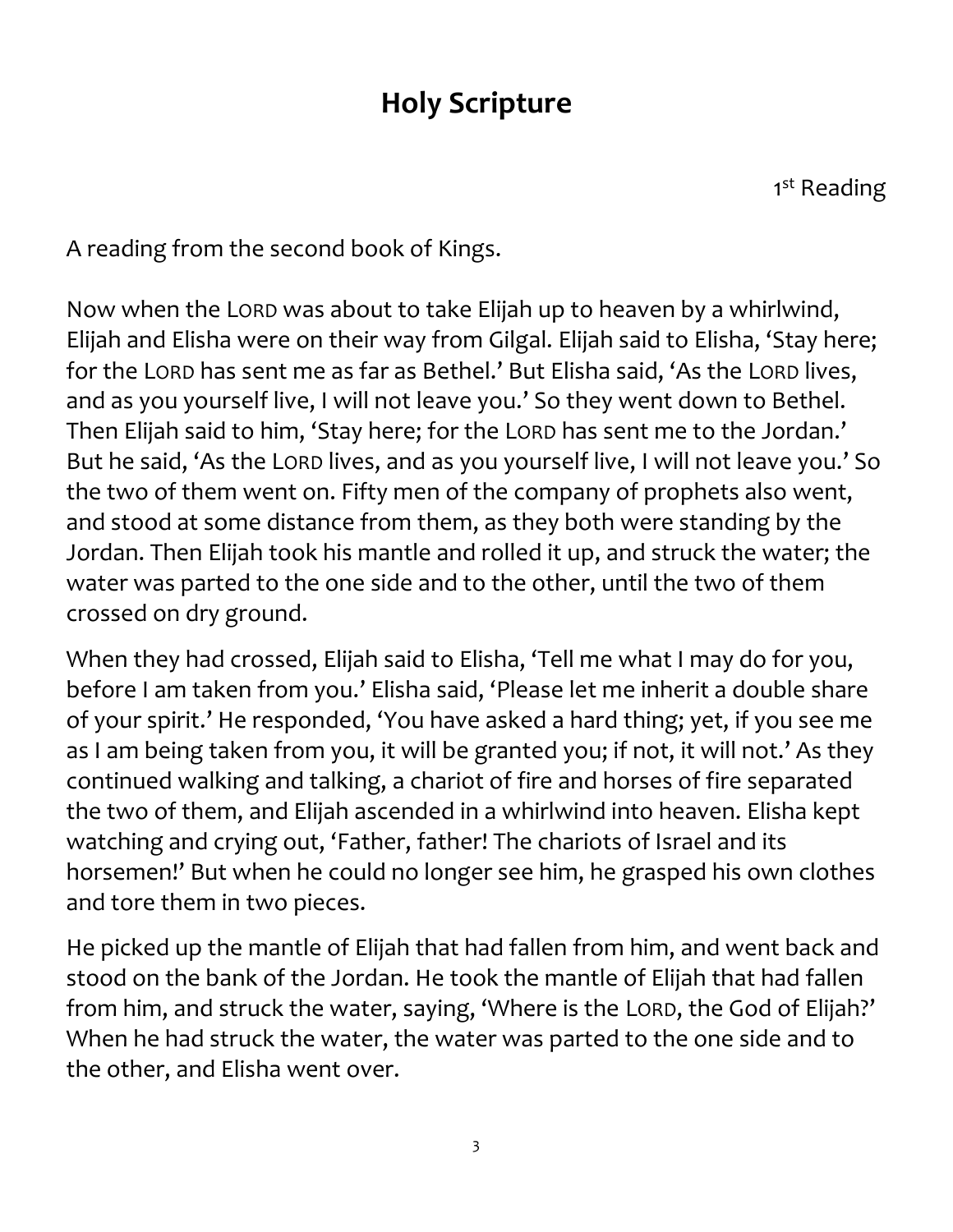#### Listen for the leading of the Spirit. **Thanks be to God.**

Psalm 77.1—2, 11—20

*Voce me ad Dominum*

I will cry aloud to God; I will cry aloud, and God will hear me. **In the day of my trouble I sought the Lord; my hands were stretched out by night and did not tire; I refused to be comforted.**

I will meditate on all your acts and ponder your mighty deeds. **Your way, O God, is holy; who is so great a god as our God?**

You are the God who works wonders and have declared your power among the peoples. **By your strength you have redeemed your people, the children of Jacob and Joseph.**

The waters saw you, O God; the waters saw you and trembled; the very depths were shaken. **The clouds poured out water; the skies thundered; your arrows flashed to and fro;**

the sound of your thunder was in the whirlwind; your lightnings lit up the world; the earth trembled and shook. **Your way was in the sea, and your paths in the great waters, yet your footsteps were not seen.**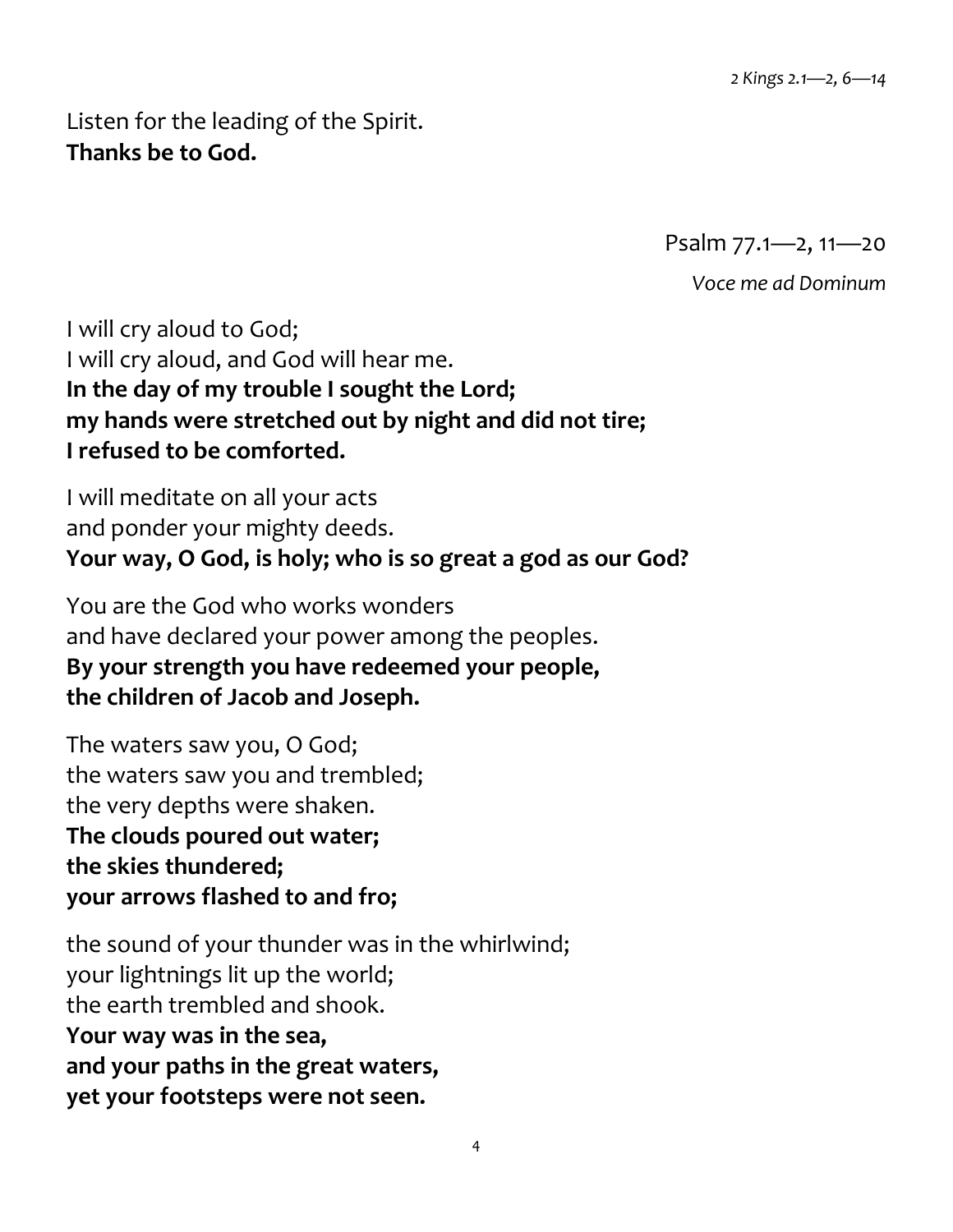### You led your people like a flock **by the hand of Moses and Aaron.**

The Gospel



*The acclamation is sung*

The Lord be with you. **And also with you.**

The Holy Gospel of our Lord Jesus Christ, according to Saint Luke.

### ♪ **Glory to you, Lord Jesus Christ.** ♪

When the days drew near for him to be taken up, Jesus set his face to go to Jerusalem. And he sent messengers ahead of him. On their way they entered a village of the Samaritans to make ready for him; but they did not receive him, because his face was set towards Jerusalem. When his disciples James and John saw it, they said, 'Lord, do you want us to command fire to come down from heaven and consume them?' But he turned and rebuked them.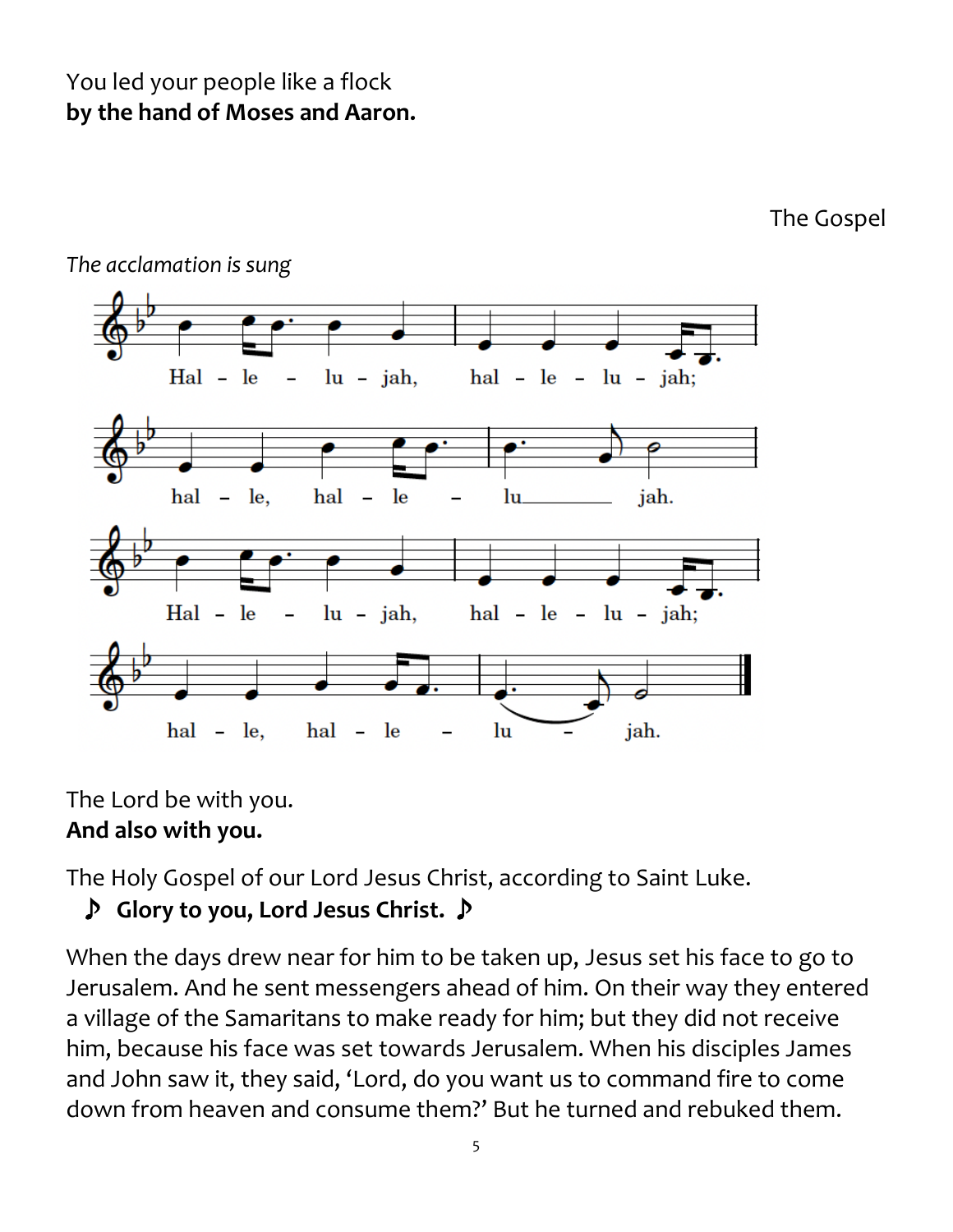6

Then they went on to another village.

As they were going along the road, someone said to him, 'I will follow you wherever you go.' And Jesus said to him, 'Foxes have holes, and birds of the air have nests; but the Son of Man has nowhere to lay his head.' To another he said, 'Follow me.' But he said, 'Lord, first let me go and bury my father.' But Jesus said to him, 'Let the dead bury their own dead; but as for you, go and proclaim the kingdom of God.' Another said, 'I will follow you, Lord; but let me first say farewell to those at my home.' Jesus said to him, 'No one who puts a hand to the plough and looks back is fit for the kingdom of God.'

*Luke 9.51—62* 

The Gospel of Christ.

♪ **Praise to you, Lord Jesus Christ.** ♪

Homily

Affirming our Faith<sup>3</sup>

Let us confess our faith, as we say,

**We trust in God, who has created and is creating; who came to us in Jesus, the word made flesh, to reconcile and make new; who works in us and others by the Holy Spirit.**

**We believe we are called to be God's people: to celebrate God's presence, to live with respect in creation, to love and serve others, to seek justice and resist evil, to proclaim Jesus' death and resurrection by word and deed.**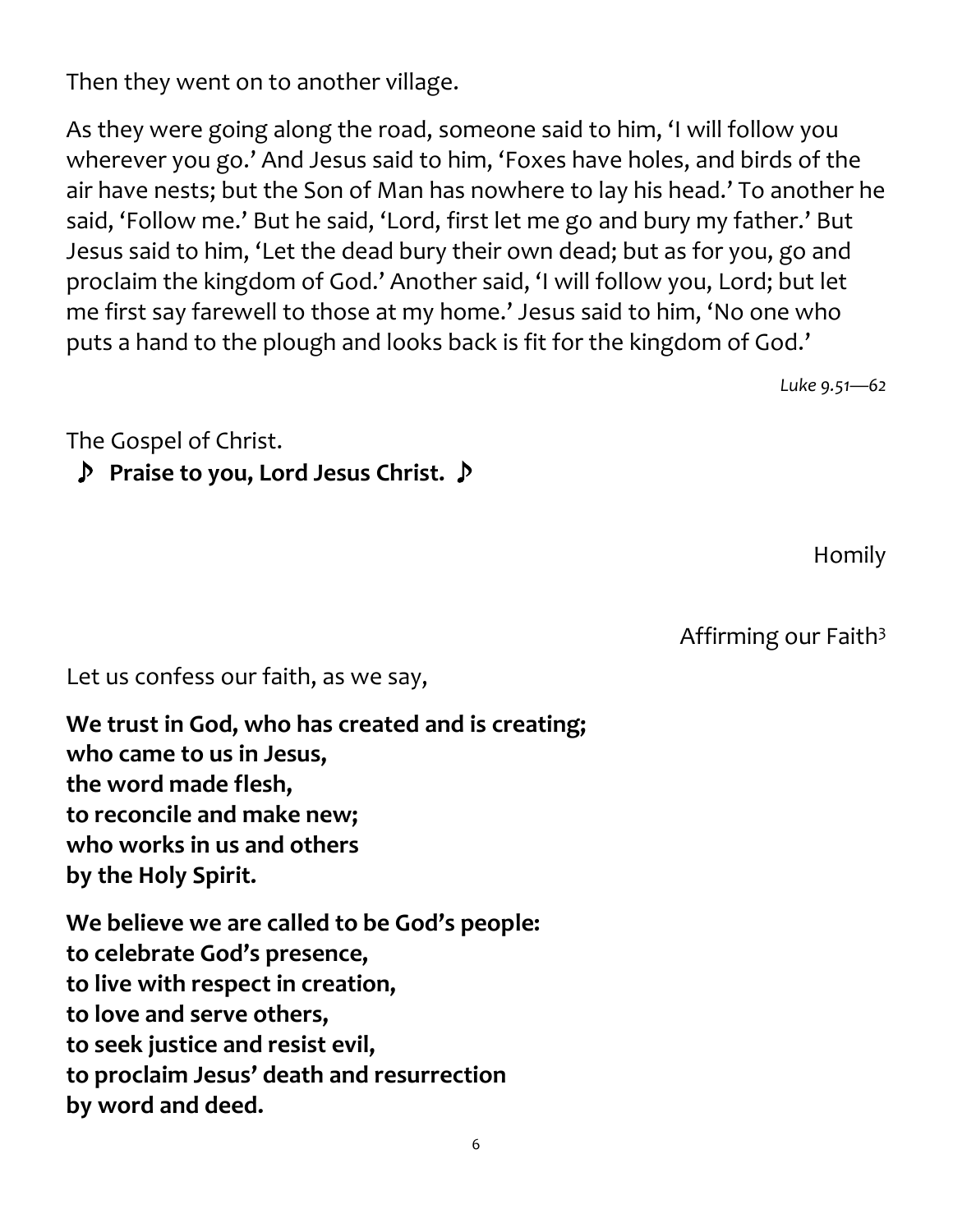**We live in hope because in life, in death, in life beyond death, we are not alone: God is with us. Thanks be to God. Amen.**

The Prayers of the People

Confession & Absolution<sup>4</sup>

Dear friends in Christ,

 $\cancel{V}$  God of grace,

 $\vec{R}$  hear our prayer.

God is steadfast in love and infinite in mercy;

welcoming sinners and inviting us to this table.

Let us confess our sins,

confident in God's forgiveness.

Merciful God,

**we confess that we have not followed your path**

 **but have chosen our own way.**

**Instead of putting others before ourselves,**

 **we long to take the best seats at the table.**

**When met by those in need,**

 **we have too often passed by on the other side.**

**Set us again on the path of life.**

**Save us from ourselves and free us to love our neighbours. Amen.**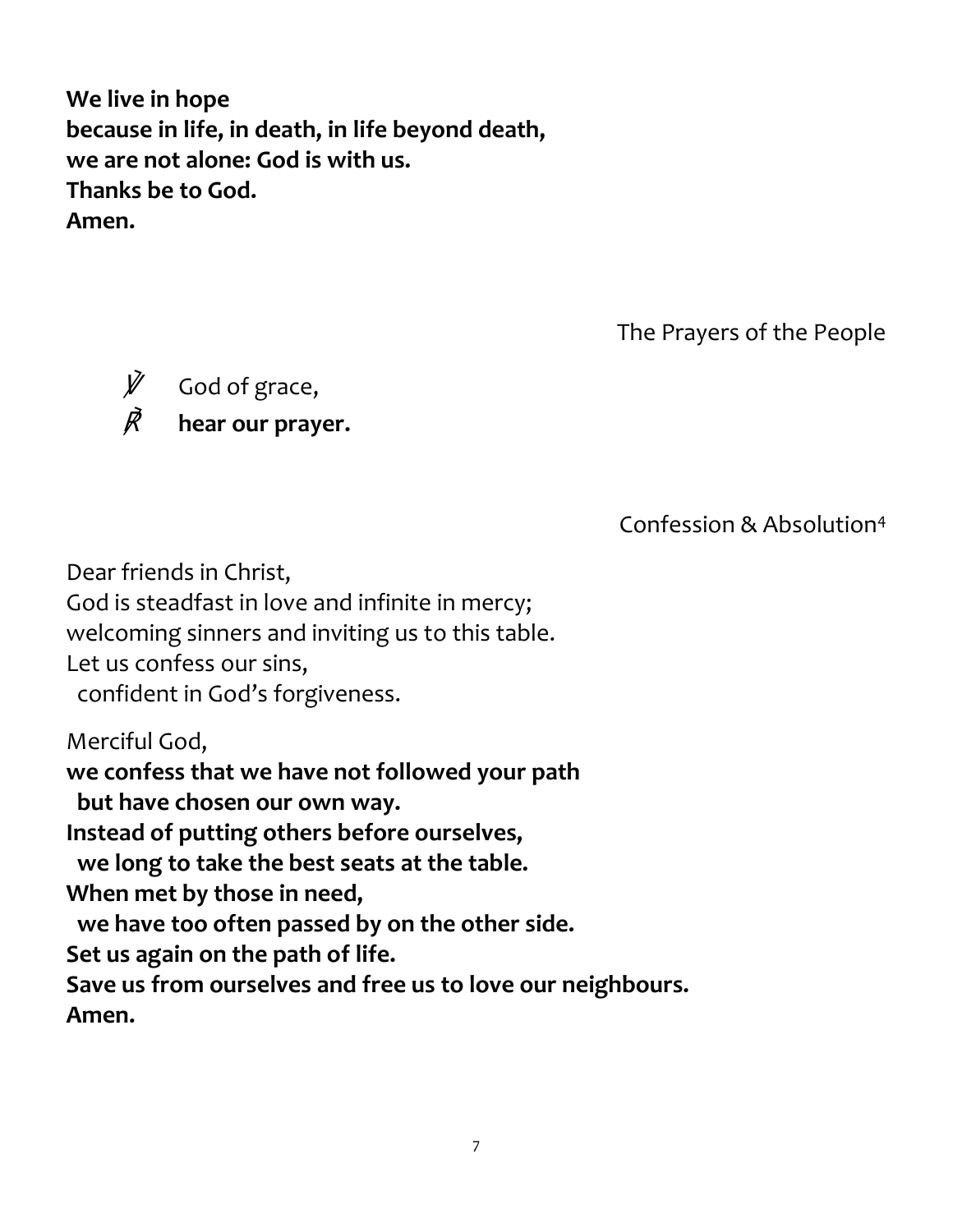Almighty God have mercy upon you, pardon and deliver you from all your sins, confirm and strengthen you in all goodness, and keep you in eternal life; through Jesus Christ our Lord. **Amen.**

The Peace

The peace of the Lord be always with you! **And also with you.**

## **Celebration of the Holy Eucharist**

Offertory Hymn #430

**Will You Come and Follow Me<sup>5</sup>**

**Will you come and follow me if I but call your name? Will you go where you don't know and never be the same? Will you let my love be shown, will you let my name be known, will you let my life be grown in you and you in me?**

**Will you leave yourself behind if I but call your name? Will you care for cruel and kind and never be the same? Will you risk the hostile stare should your life attract or scare? Will you let me answer prayer in you and you in me?**

**Will you let the blinded see if I but call your name? Will you set the prisoners free and never be the same? Will you kiss the leper clean and do such as this unseen, and admit to what I mean in you and you in me?**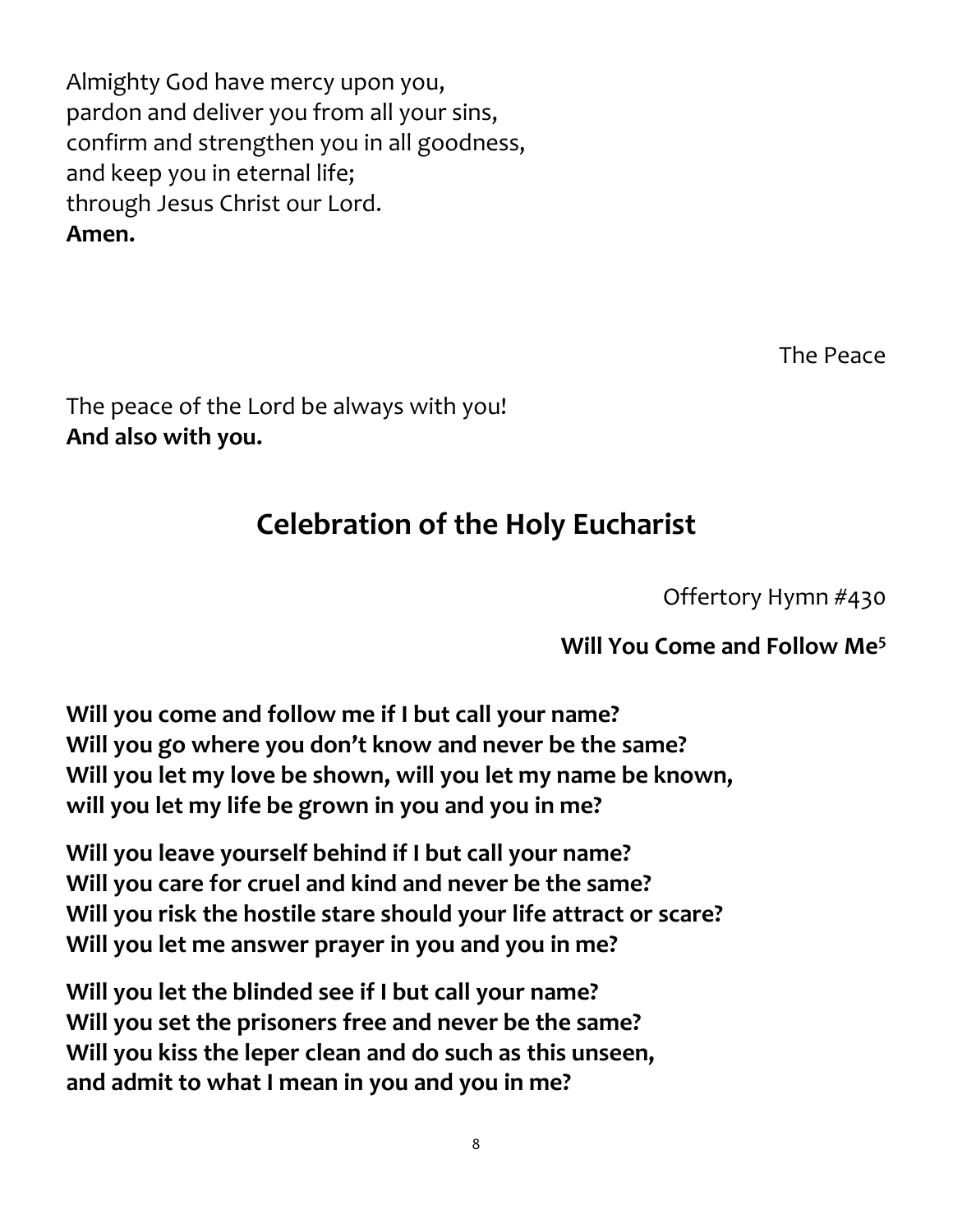**Will you love the "you" you hide if I but call your name? Will you quell the fear inside and never be the same? Will you use the faith you've found to reshape the world around, through my sight and touch and sound in you and you in me?**

**Lord, your summons echoes true when you but call my name. Let me turn and follow you and never be the same. In your company I'll go where your love and footsteps show. Thus I'll move and live and grow in you and you in me.**

Prayer over the Gifts<sup>6</sup>

God of abundance: you have set before us a plentiful harvest. As we feast on your goodness, strengthen us to labour in your field, and equip us to bear fruit for the good of all, in the name of Jesus. **Amen.**

The Great Thanksgiving<sup>7</sup>

May God be with you. **And also with you.**

Lift up your hearts. **We lift them up to God.**

Let us give thanks to the Lord our God. **It is right to give our thanks and praise.** 

God of the whirlwind, you created all things out of nothing; you called your chosen people out of the wilderness; and in your Son's dying and rising you re-created us out of the chaos of our sin. You passed your mantle from Elijah to Elisha,

and in the power of your Holy Spirit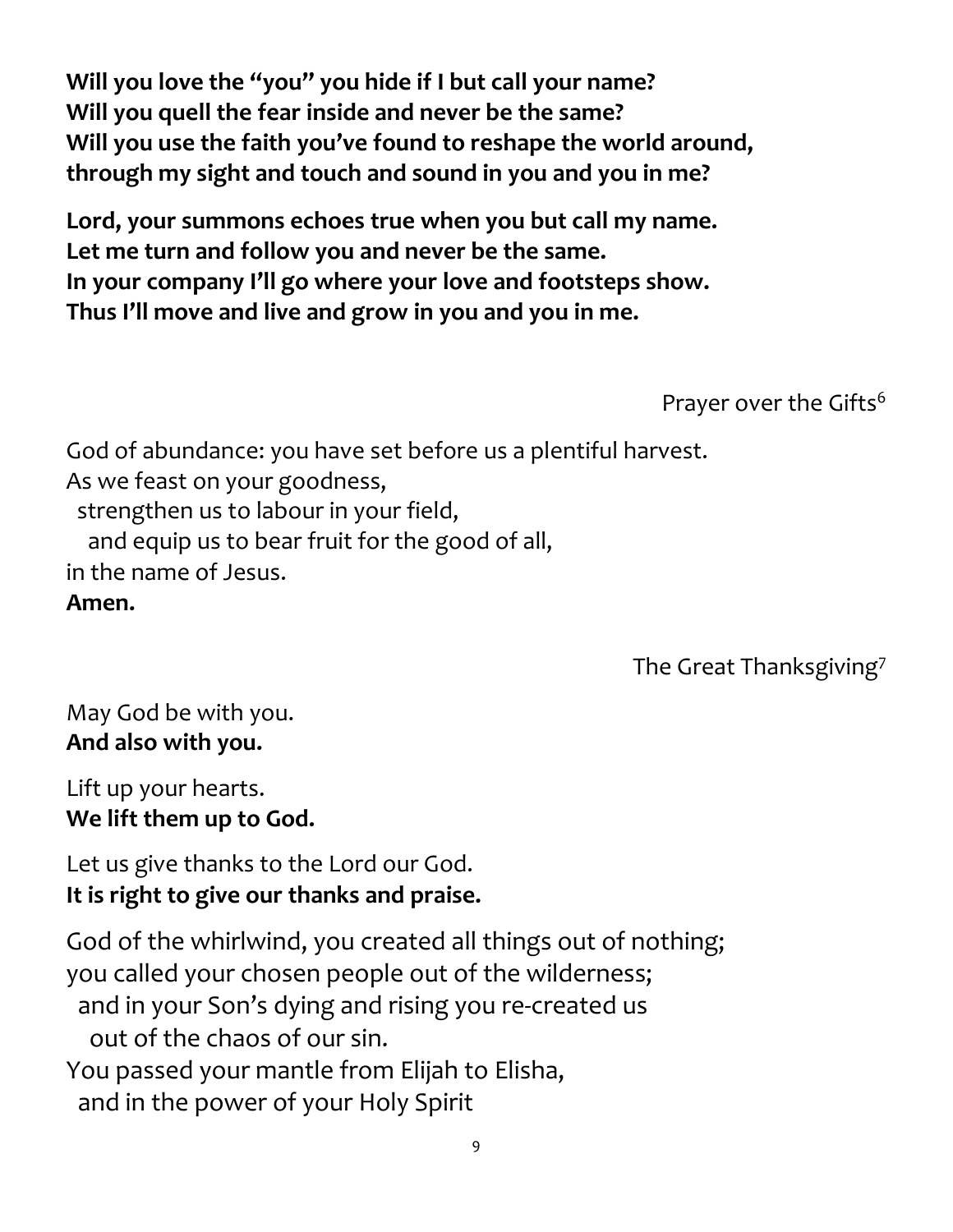you passed the mantle of Jesus to the apostles and to your church. So now we celebrate the call of your grace in the company of saints and angels, and all the chorus of heaven,

singing the hymn of your unending praise.



**Holy, holy, holy Lord, God of power and might, heav'n and earth are full of your glory. Hosanna in the highest, hosanna in the highest. Blessed is the One who comes in the name of the Lord. Hosanna in the highest, hosanna in the highest.**

God of the journey,

 your Son Jesus Christ had nowhere to lay his head, but still he sets a table in the wilderness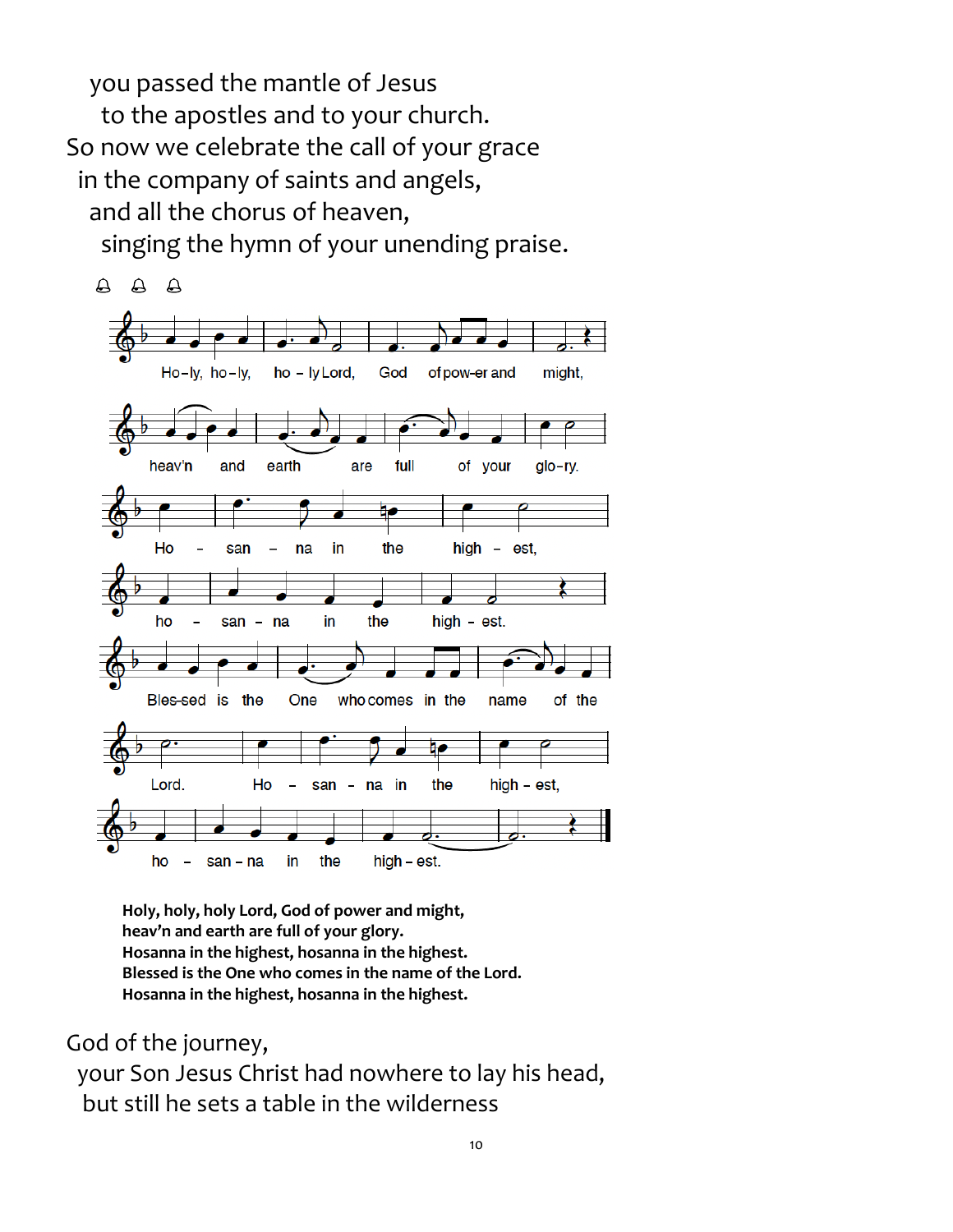and meets us in the sustenance of bread and wine. Now send down your Holy Spirit,

that in them we may find our home in you,

and that these gifts of the earth and human hands

may be for us the body and blood of your Son Jesus Christ;

who, at supper with his disciples, took bread,

gave you thanks, broke the bread, and gave it to them, saying,

"Take, eat: this is my body which is given for you; do this in remembrance of me."

After supper he took the cup.

Again he gave you thanks, and gave it to his disciples, saying, "Drink this, all of you: this is my blood for the new covenant, which is shed for you and for many for the forgiveness of sins. Do this, as often as you drink it, in remembrance of me."

Great is the mystery of faith. **Christ has died. Christ is risen. Christ will come again.**

Ever-gracious God, as Elisha asked Elijah for a double share of his spirit, so now we seek a double share of your Spirit. Fill our bodies with your heavenly food, fill your church with truth and grace, fill your world with righteousness and peace, and fill your whole creation with the praise of your glory, that our deepest hungers may be met in you, the deepest thirst of all who struggle through each day may be met in the never-failing stream of your liberating love, until the day when we are filled forever with the abundant fruits of your Spirit in union with Christ,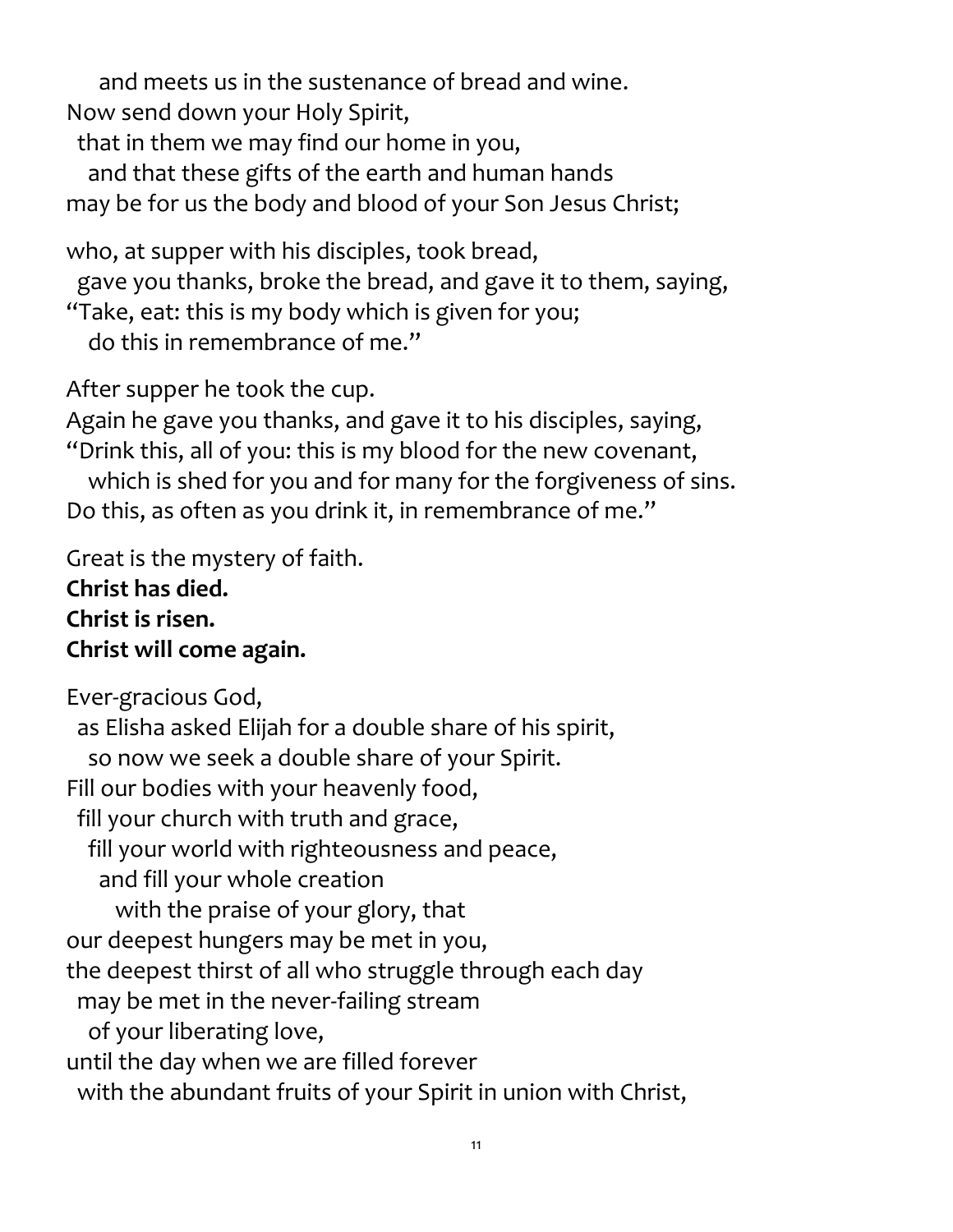

**Amen. Amen. Amen.**

The Lord's Prayer

Gathered into one by the Holy Spirit,

let us pray as Jesus teaches us

in the language and version of our comfort:

#### **Our Father**

**in heaven, who art in heaven, hallowed be your name, hallowed be thy name, your kingdom come, thy kingdom come, your will be done, thy will be done, on earth as in heaven. on earth as it is in heaven. Forgive us our sins And forgive us our trespasses as we forgive those as we forgive those who sin against us. who trespass against us. and deliver us from evil. but deliver us from evil. For the kingdom, For thine is the kingdom, the power, and the glory the power, and the glory, are yours, now and for ever. for ever and ever**

**Give us today our daily bread. Give us this day our daily bread. Save us from the time of trial, And lead us not into temptation,**

#### **Amen.**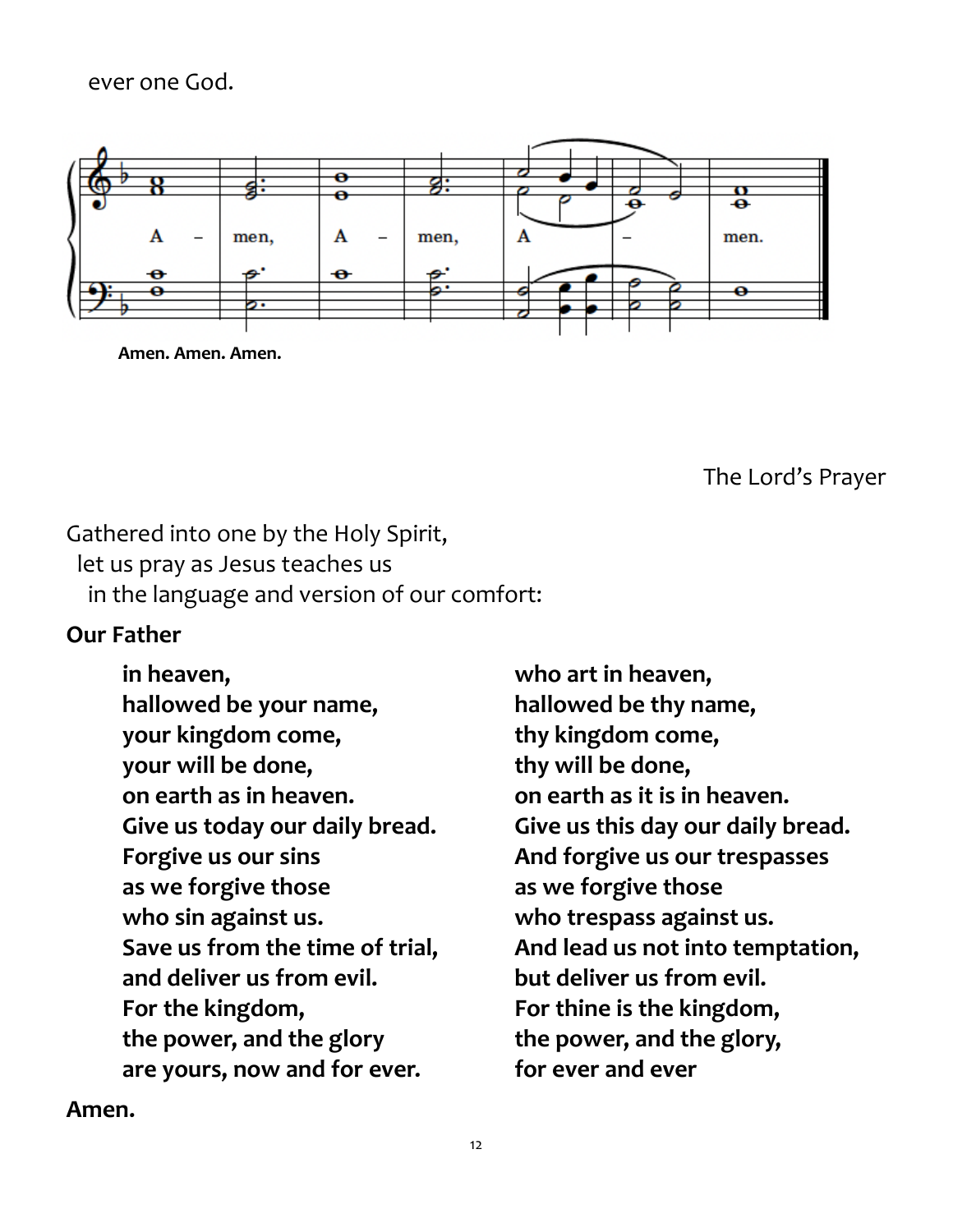*We keep silent and pray for a short time.*

The Breaking of the Bread<sup>8</sup>

Creator of all, you gave us golden fields of wheat, whose many grains we have gathered and made into this one bread. **So may your Church be gathered from the ends of the earth into your reign of justice and peace.**

Communion<sup>9</sup>

This is the table, not merely of the church, but of Christ. It is made ready for those who love him, and for those who want to love him more.

So come,

whether you have much faith or little;

have tried to follow, or are afraid you've failed.

Come,

 because it is his will that those who want to meet him might meet him here.

#### **Thanks be to God.**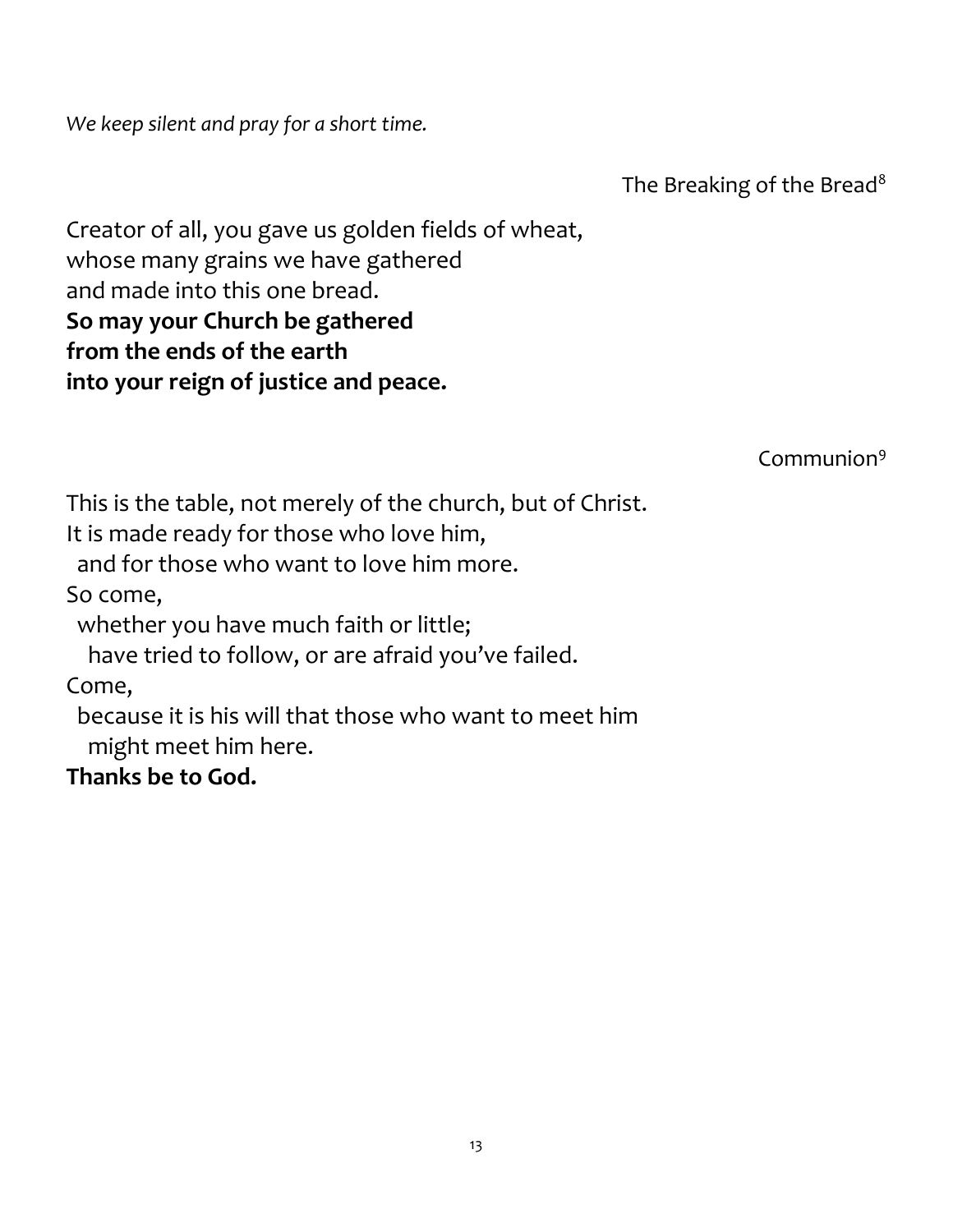## *All who are unable to be physically present to receive the eucharist may wish to pray one of the following prayers of reception for spiritual communion<sup>10</sup>:*

I worship and adore you, Lord Jesus Christ, present in bread and wine, and present in your people, who are gathered in spirit. In this moment I join with them to receive you in my heart, and in our community. May you, enthroned on the altar, be now enthroned in my heart; may you, present in bread and wine, feed and renew my soul; may you, who gives yourself to us again, fill us with grace, and heavenly blessing. Even as I am fed, may my hunger for you and for your reign of justice and peace increase, that I may, with your Spirit, work for that day when your kingdom shall come on earth as it is heaven. Amen.

*or*

Come, Lord Jesus, and make in my heart your dwelling place and home. I seek to love you with all my heart, mind, soul and strength, and so, through your presence in bread and wine I receive you afresh and praise you for you are my God. As you fill me, so may my love for you and for all your people, rise and overflow, that with joy and thanksgiving I may serve you in the world you love. Amen.

*or*

Jesus, I believe that you are present with us in the sacrament of bread and wine. I love you and I desire your presence afresh in my life. Since I cannot now receive the bread and wine of the altar, come spiritually into my heart. I embrace you and unite myself to you; never let me be separated from you. Amen.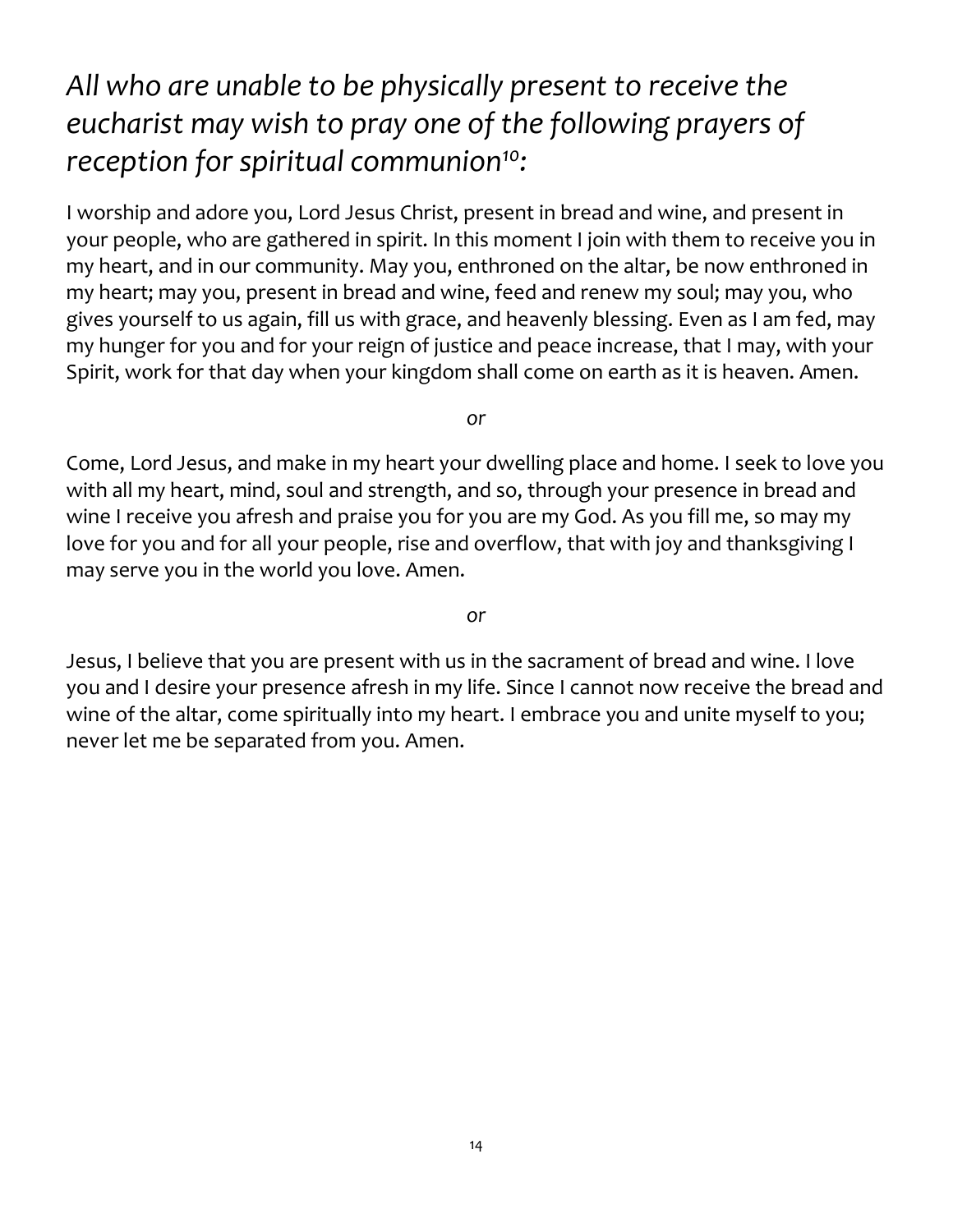#### Prayer after Communion<sup>11</sup>

Life-giving God, through this meal you have bandaged our wounds and fed us with your mercy. Now send us forth to live for others, both friend and stranger, that all may come to know your love. This we pray in the name of Jesus.

**Amen.**

Doxology<sup>12</sup>

Generous God, **you have fed us at your heavenly table. Kindle us with the fire of your Spirit that when the Lord comes again we may shine as lights before him, who is alive and reigns in glory for ever. Amen.**

Parish Announcements

Blessing

**Amen.**

…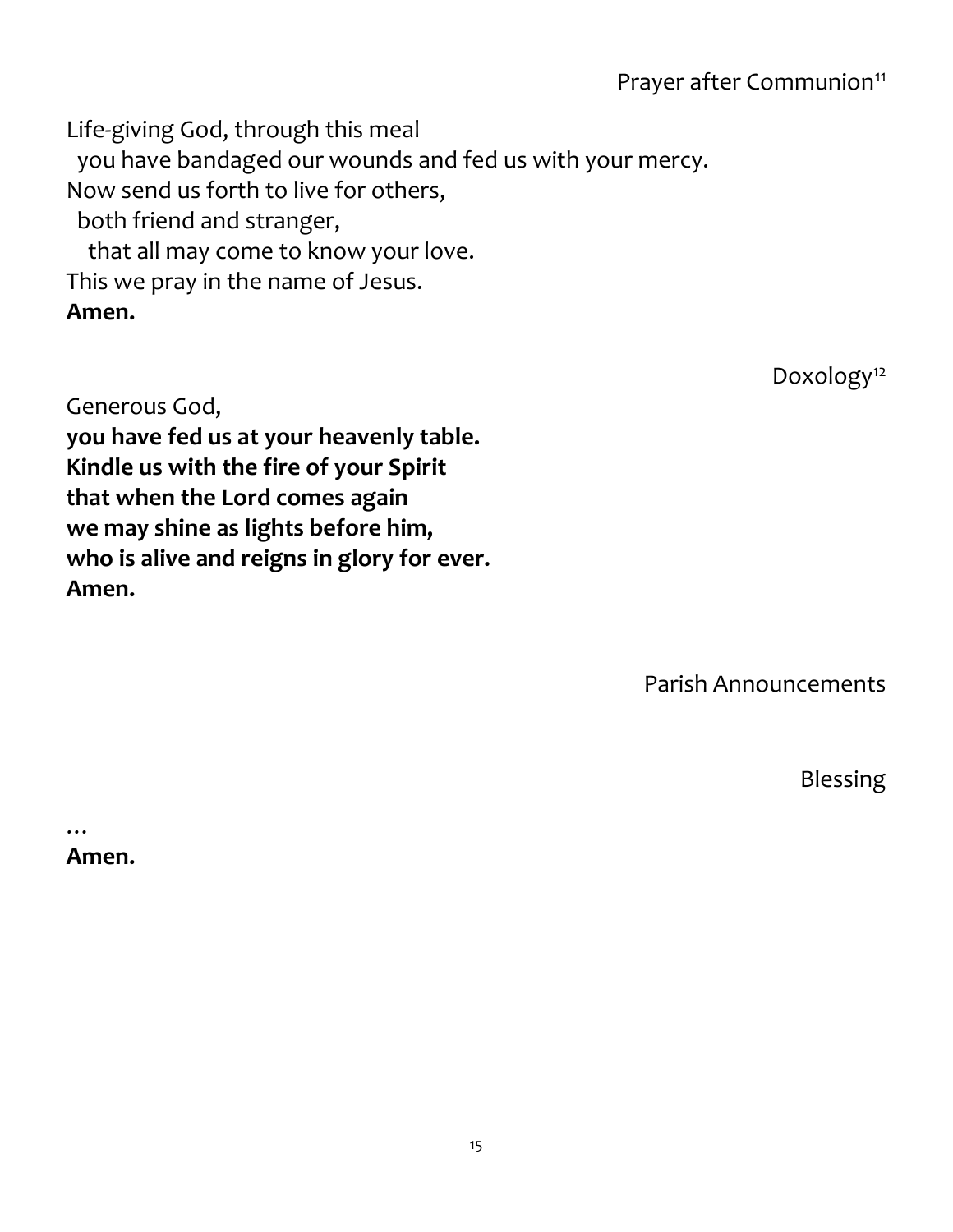#### Recessional Hymn **#565**

#### **Guide Me, O Thou Great Jehovah<sup>13</sup>**

**Guide me, O thou great Jehovah, pilgrim through this barren land. I am weak, but thou art mighty; hold me with thy powerful hand. Bread of heaven, bread of heaven, feed me till I want no more, feed me till I want no more.**

**Open now the crystal fountain whence the healing stream doth flow; let the fire and cloudy pillar lead me all my journey through. Strong deliverer, strong deliverer, be thou still my strength and shield, be thou still my strength and shield.**

**When I tread the verge of Jordan, bid my anxious fears subside; death of death and hell's destruction, land me safe on Canaan's side: Songs of praises, songs of praises, I will ever give to thee, I will ever give to thee.**

Dismissal

Go forth into the world, rejoicing in the power of the Spirit! **Thanks be to God!**

Postlude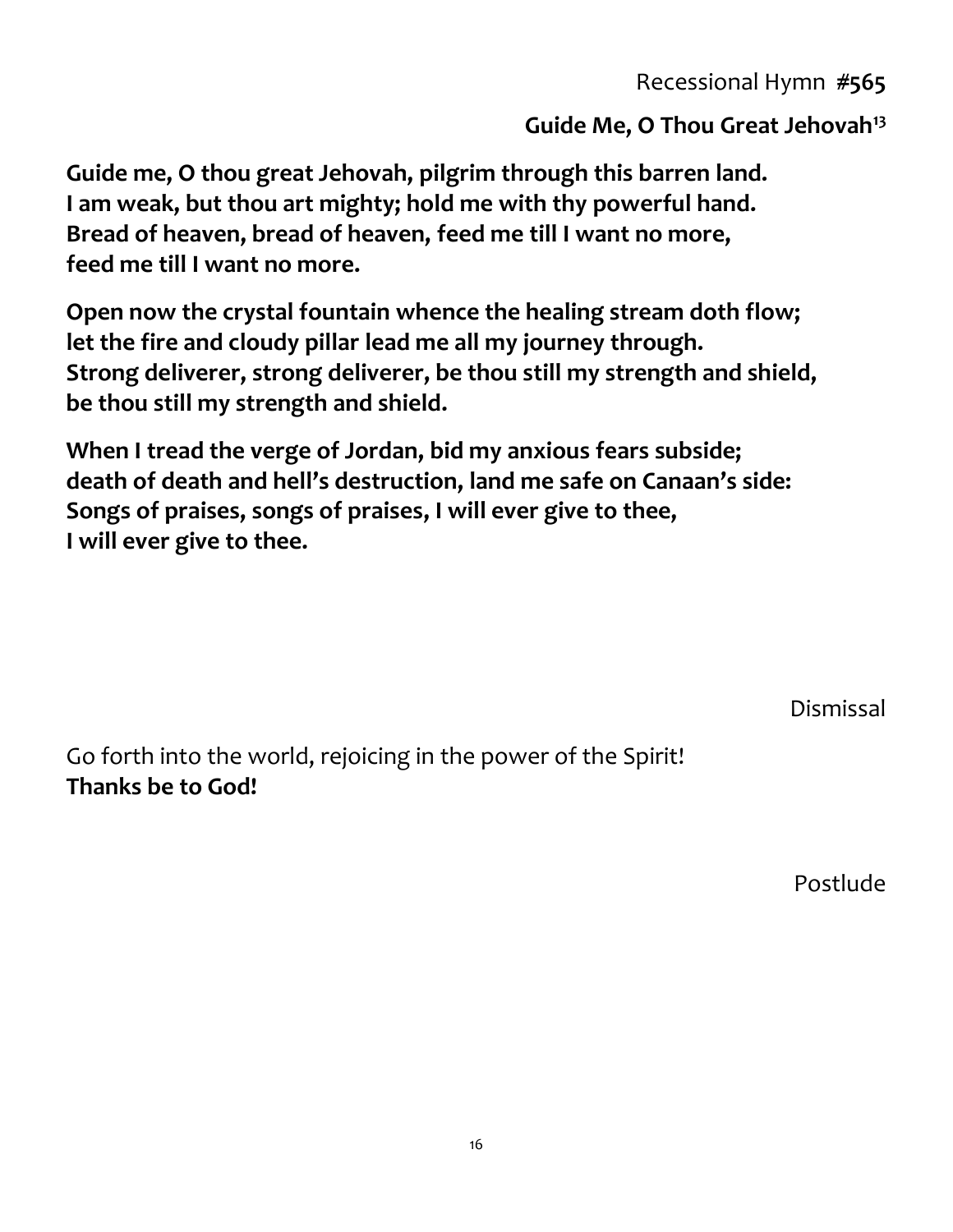

The Right Reverend Susan Bell *Bishop of Niagara* The Reverend Canon Matthew Griffin *Rector* The Reverend Canon David Linn *Honorary Assistant* Ms. Monica Romig Green *Theological Intern* Mr. Peter Harding *Director of Music* Mrs. Laura Brintnell *Parish Administrator*

Mrs. Jan Collinson Mr. David Eccles Mr. Doug Lampman *Wardens*